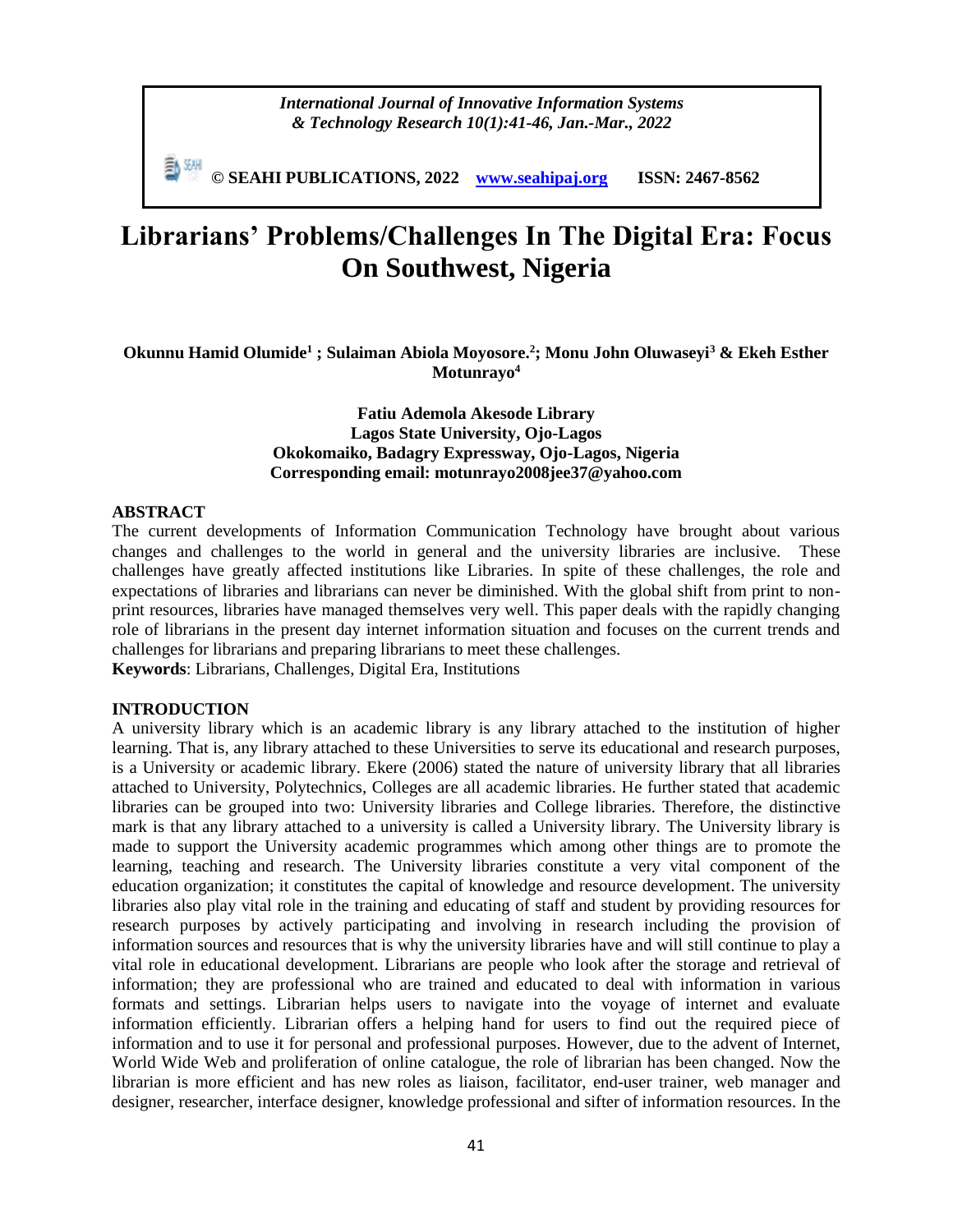recent past, librarians have traditionally been known as custodians of information material. Librarian is one who has the care or charge of a library; a keeper or custodian, but presently librarianship is growing daily. Librarians share with other profession something indefinable which transforms it from a mere occupation into a way of life. Those who see it as a hobby or way of life finds great fulfillment in their job which brings satisfaction. However, librarians will always remain one of the most important factors in the process of achieving the aim and objectives of any university library. The librarians should be knowledgeable in a variety of information sources and follow the new trends and advancements in computers, media and publishing.

# **Research Objectives**

- 1. To identify the major challenges faced by librarians in this digital era.
- 2. To furnish recommendations to overcome the challenges.

# **METHODOLOGY**

The study is based on comprehensive review of related literature and informal semi-structured interviews which were conducted by the researchers; the purpose is to explore their perceptions, opinions and observation regarding the problems/challenges confronted by the librarians due to changing information era.

## **LITERATURE REVIEW**

Information technology tools have absolutely changed the role and responsibilities of librarians. A number of studies have been conducted to explore the problems faced by librarians. This study reviews the studies conducted in general and particularly in Southwest, Nigeria to investigate the problems confronted by the librarians. Ademodi and Adepoju (2009) investigated the computer skill among librarians in academic libraries on Ondo and Ekiti State in Nigeria. It was found the shortage of computers and computer skills among professionals. The study recommended that more funds be provided for training and procurement of ICT infrastructure in Nigerian University libraries. Library administration should solicit for funds and assistance from foreign agencies and foundations who are interested for the cause. Adomi and Anie (2006) researched on computer literacy skills of professionals in Nigerian University libraries concluded that most of the professionals do not posses high level of computer skill and their use of computer and technology is still not mature yet. They recommended that the library management should be organizing in-house computer training programmes for librarians and enough computers should be provided in this regard. Trushina (2004) discussed the issues related to the internet as well as the correlation of professional ethics and their implementation in the library practices. Trushina also stated that libraries depend on ethical principles more than any other tradition because library services are essentially human-oriented. He stressed that librarians should follow the intellectual freedom principle and they have a moral responsibility to the clients. Hashim and Mokhtar (2012) studied the trends and issues in preparing new era librarians and information professionals and reported that the following trends are essential for new era librarians: a vision towards information and knowledge rich society, globalization of information, integrated and widespread ICT applications, growth of electronic/internet resources, role of digital library, access role replace custodial role, strategic alliances, partnership and collaborations, librarians need new management knowledge and skills, specialized knowledge and skills in library and information management, trend to develop digital contents to facilitate access. It was concluded that new era librarian will become a guardian of digital information and digital librarians with newly acquired skills can play a meaningful and leading role in the networked information society of the millennium. Sreenivasulu (2000) studied the role of a digital librarian in the management of digital information systems. He stressed that the multimedia nature of the next generation of digital libraries requires the digital librarians (DL) to be essentially a type of specialist librarian who has to manage and organize the digital library, handle the specialized tasks of massive digitization, storage, access, digital knowledge mining, digital reference services, electronic information services, search co-ordination, and manage the archive and its access. He should be well-versed in markup languages, cataloguing, metadata, multimedia indexing and database technology, user interface design,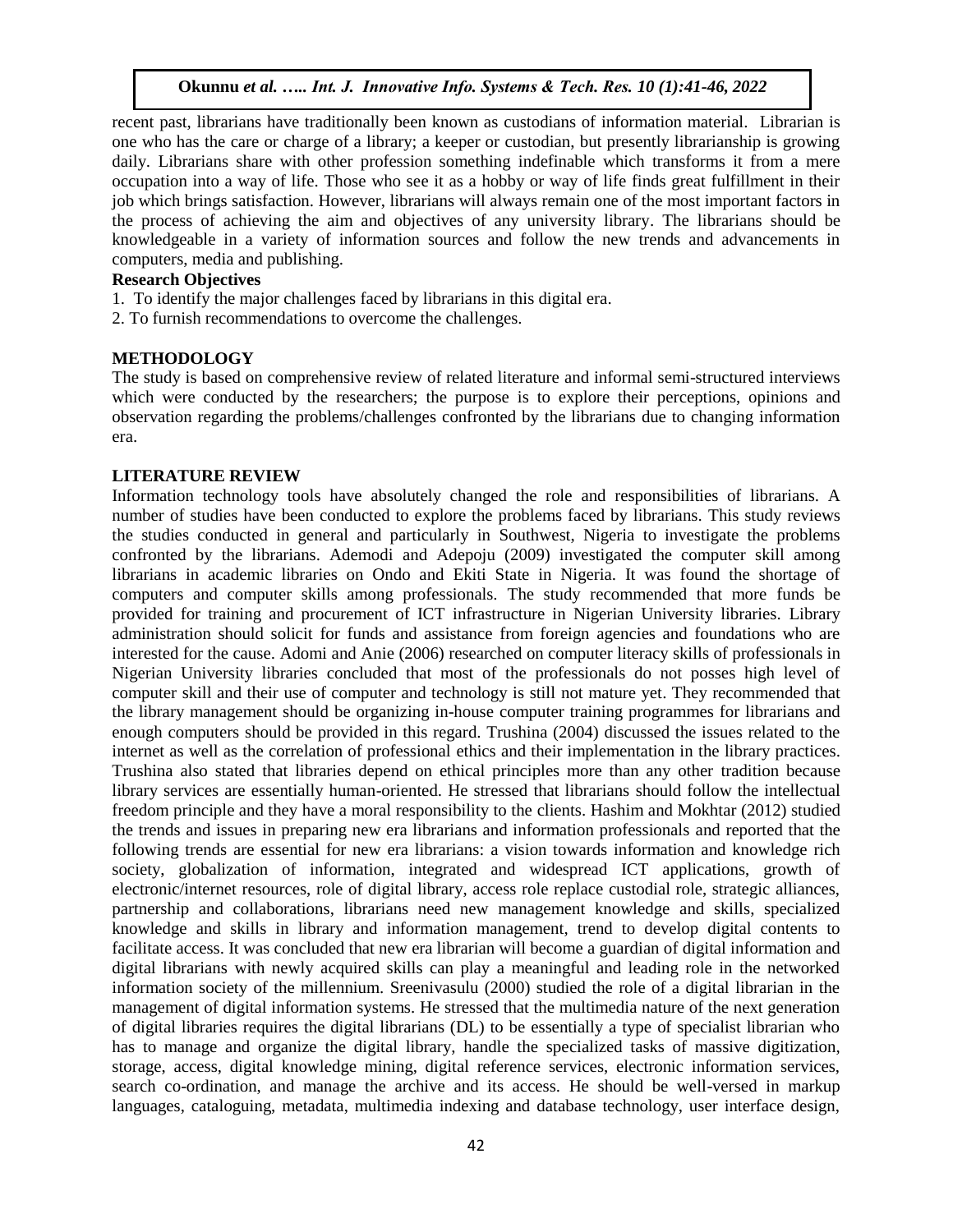programming, and Web technology. Johnson (2007) viewed library and information science education in developing countries. He concluded that LIS programs in developing countries continue to suffer from lack of financial support by governments. Wallis (2005) found that information literacy is vital skill set for citizens of information societies. They suggested that the librarian must support learning at all levels. They are needed to pass skill set of technological and media literacy's to citizens at all levels of society for economic, social and personal empowerment. Rahman, Khatun and Islam (2008) reviewed the library education in Bangladesh and the study revealed that majority of institutions in Bangladesh do not have well-equipped computer labs or sufficient numbers of computers for students. A sufficient number of classification and cataloguing tools (DDC, LC, Sears list of subject headings for practical were not present. Many institutions either have no library or inadequate collection of textbooks. Professional's status was also found very low, low pay scale and limited opportunities for promotion. In Sri Lanka, W. (2015) probed the challenges encountered by the librarians of developing world in providing library services to support open and distance learning. It was concluded that the attitude of the government towards libraries in Sri Lanka has been changed during the last few years and the government has made several approaches to develop the libraries particularly University libraries. There was lack of awareness programs, budgetary constraints, inadequate space, inadequate library materials, lack of trained and skilled manpower and lack of appropriate government policy and lack of information literacy. In Malaysia Lee, Brown, Mekis and Singh (2003) investigated that there was lack of full-time teacher librarians and selected teachers are asked to take charge of the school resource center as one of their administrative duties. There was no uniform current syllabus for the training of teacher librarians. The biggest problem which was found is that in Malaysian librarians are facing professional isolation. Gavgani, Shokraneh and Shiramin (2011) concluded that librarians do not have traditional skills and sufficient background knowledge to meet the changing needs of their customers. They need to be empowered by new skills and information before going to empower their patrons. So there must not be a gap between librarian's professional/technological knowledge and their societies informational need that to be answered by librarians. Need for changing the syllabus of medical library and information science education in Iran was also felt. In India Jestin and Parameswari (2002) explored the challenges for library professionals in the new millennium. It found that library professionals in India were subjected to various challenges. The introduction of computers and new technology was a challenge to majority of librarians. It was therefore concluded that librarians should be ready to participate in the process of generating and distributing information and knowledge for quality of life and education for users. Librarians must unite to withstand the revolutions that will occur in the information and communication fields. Similarly, Dasgupta (2009) searched out that in India there is non-existent of norms and standards for the education of librarians. Problems for Indian librarians discovered in his study were emergence of new library schools, insufficient lecturer's strength, lack of accreditation bodies in the library, lack of proper library facilities, inadequate physical facilities, little attention for selection criteria, and lack of apprenticeship programs. Study suggested that the Government of India should play a leading role in promoting library and information science education in India, by creating more job opportunities for library professionals and removing disparity in pay scales among LIS professionals. Ali and Bakshi (n.d) explored that LIS profession is facing many challenges such as lack of finance, inadequate infrastructure, lack of knowledge and training, lack of high quality teaching staff, lack of permanent faculty for distant programs, lack of admission policy and evaluation, absence of accreditation body and supporting policy at national level, lack of global perspective and lack of library visits. It was suggested that admission test should be conducted before admission in LIS and practical hours should be increased. Attendance should be made compulsory and syllabus should be up-dated. Availability of high caliber staff should be ensured. Mobile based learning programmes should be adopted for distance learning. For the purpose of imparting practical training, there should be complete infrastructure. It was concluded that to support learning and teaching ICT should be used because e-learning would be the future of education. Like other developing countries, studies conducted in Pakistan do not show the healthy picture of LIS profession. In Pakistan, even all libraries are not fully automated. Internet service for users is being provided in University libraries but in public and college libraries the provision of Internet service is not encouraging. Haider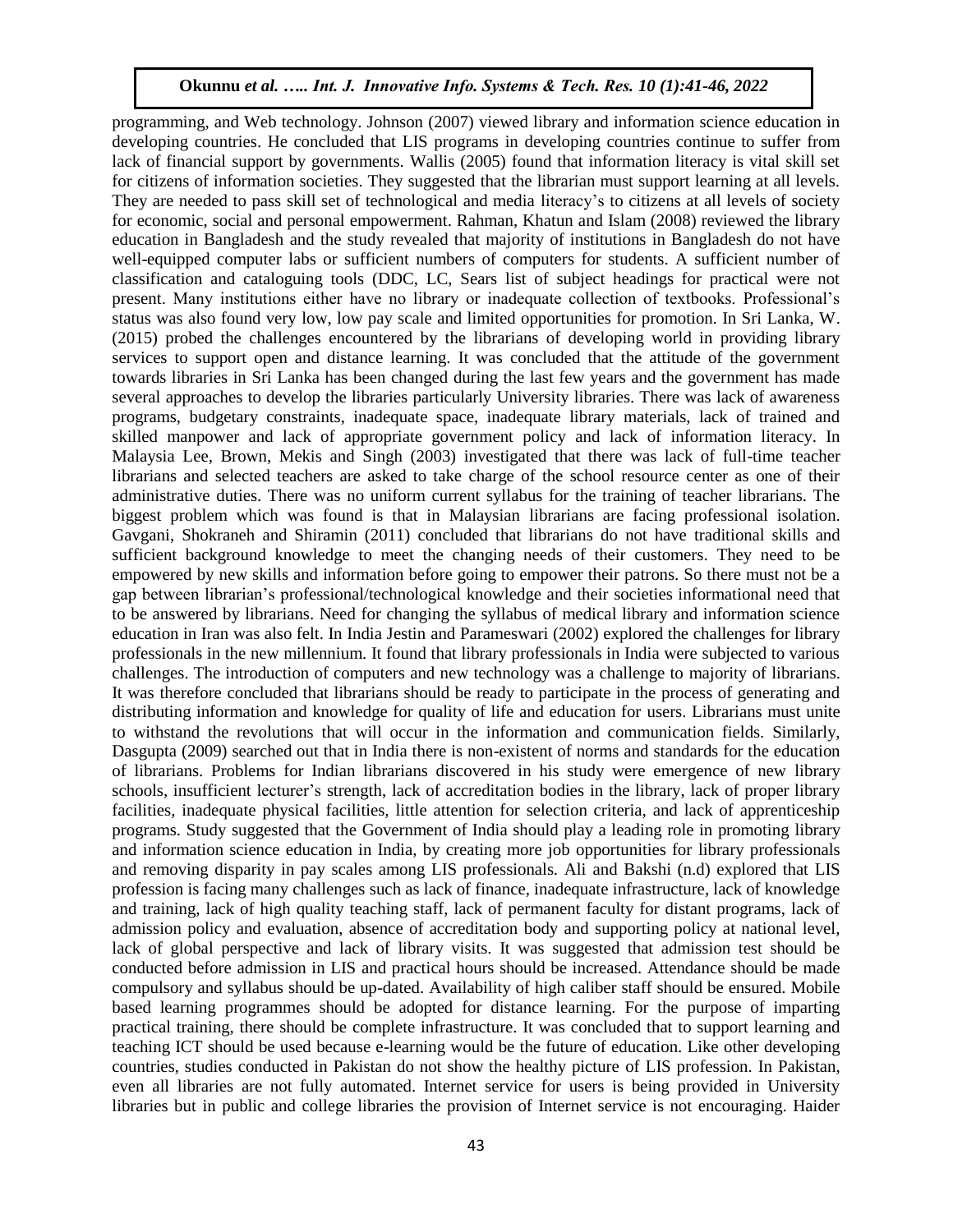(2003) found that the present library scenario in Pakistan is not so impressive and is suffering from inadequate funds and lack of bibliographic resources in the country. It was suggested that in order to meet new challenges, library schools are needed to improve the quality of their teaching staff and revise the curricula as well. The amount of research by library professionals into their own discipline is simply inadequate. Asghar (2017) listed some main problems as the lack of opportunities for proper training, appropriate guidance, availability and access to information sources, financial assistance and sponsorship, encouragement, publication or dissemination of research findings, and personal interest and initiative. College libraries, which are the largest group of libraries in the country, have also been facing the problem of poor services, outdated collection of reading materials, financial constraints and inadequate professional staff. Interview Responses Results of interview responses indicated that library profession is revolutionizing significantly in many aspects. The emergence of new information and communication technology, internet, World Wide Web pose new challenges for library professionals, therefore, it requires librarian to become positively energetic, equipped with greater skills and capabilities to survive and thrive in this new digital environment. The major challenges pointed out by respondents are a clear gap between theoretical and practical aspects of librarianship in curricula of most library schools, budgetary constraints, inadequate IT infrastructure in libraries, ineffective leadership, low professional status and pay scale, poor information literary skills and digital literacy, inadequately trained and skilled manpower, limited library resources, insufficient communication skills, lack of accreditation, lack of incentives and inactive role of LIS professional associations. It was also pointed out that low information literacy rate among LIS professionals and users, lack of awareness about e-resources, and inadequate promotional activities are the major challenges faced by LIS professionals in developing countries.

# **CONCLUSION**

It is evident from the literature that information technology has affected the skills and responsibilities of the librarians. Technology has changed not only the face of information but also the information seeking behavior of the users. Technology demands high level of technical skill set from library professionals in order to make maximum use of new technological tools for providing effective and better services to the users. Study concludes that due to changing scenario of information, the librarians working in Southwest, Nigeria are facing common problems such as inadequate technical skills, advance searching skills, inadequate trained and skilled manpower, use of digital sources of information, different library softwares, poor fiscal condition of libraries, inadequate infrastructure, inadequate trainings, low rate of information literacy and professional status. The following recommendations/suggestions are made to bring positive change.

# **RECOMMENDATIONS**

- 1. Librarians should acquire technical skills, IT skills, managerial skills and communication skills to work in digital environment.
- 2. Library and Information Science Education Act should be established and Professional accreditations must be developed for providing quality of library science education in Library Schools
- 3. Library and information schools should play their role by organizing refresher courses to keep the librarian abreast of new trends in the profession.
- 4. It is recommended that library associations working in the country should organize useful training courses, seminars and conferences which may help in preparing well versed librarians in the Southwest, Nigeria.
- 4. To keep the librarians up-to-date and well aware of the new trends in the profession.
- 6. Library schools must establish their policy to concentrate on the quality of their product instead of quantity
- 7. All issues related to librarian's scale, promotion and salary must be resolved on priority basis so that the librarians may get mental satisfaction and work with devotion.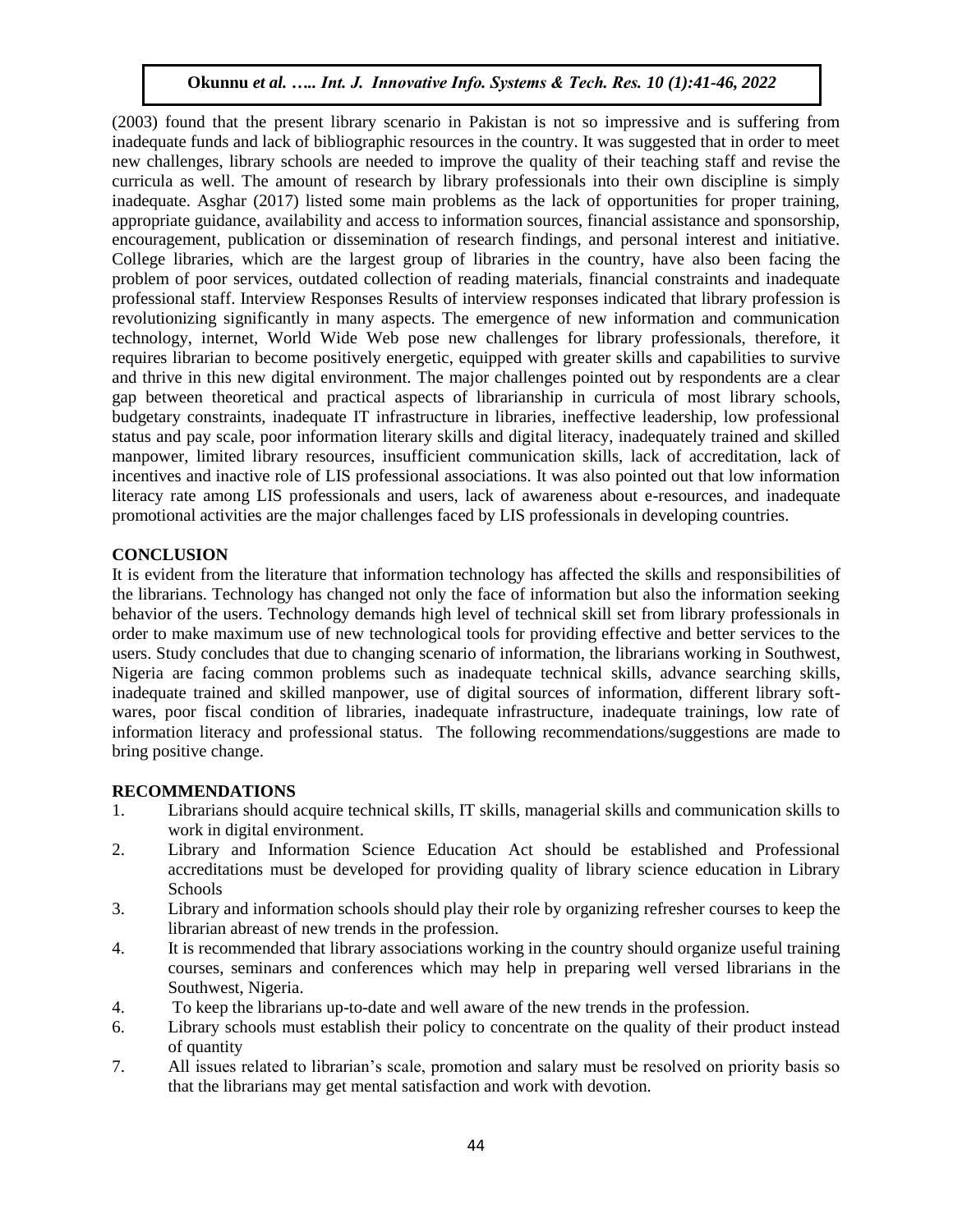- 8. Scholarships, fellowship and awards should be offered to promote professional competition among the professionals.
- 9. LIS curriculum must be re-structured keeping in view the new technological trends in the profession and demand of job market in digital era.
- 10. Professionals' standards, norms must be developed for quality of services in libraries and information centres.
- 11. Apprenticeship programs should be offered to the newly qualified BLISc and MLIS students.
- 12. Adequate Internet Laboratory equipped with modern tools for providing digital services to the users must be provided.
- 13. There should be a National policy to control the demand and supply of LIS professionals in the Southwest, Nigeria
- 14. LIS curricula must be revised in general and particular in southwest Nigeria to incorporate all new technical skills which are required by librarians to navigate smoothly into the voyage of digital information.
- 15. Universities Management in Nigeria basically in Southwest should help their libraries in acquiring modern infrastructure for providing variety of resources to the clients.

#### **REFERENCES**

- Ademodi, D.T., and Adepoju, E. O. (2009). Computer skill among librarians in academic libraries on Ondo and Ekiti States, Nigeria. Library Philosophy and Practice.
- Adomi, E. E., and Anie, S. O. (2006). An assessment of computer literacy skills of professionals in Nigerian University libraries. Library Hi Tech News. 23(2): 10-14.
- Ali, N., and Bakhshi, S.I. (n.d). Problems and prospects of LIS education in India with special reference to distance mode. Available: <http://www.bibliotheksportal.de/fileadmin> /0bibliotheken/Bibliotheken\_International/dokumente/indi n\_1.pdf
- Dasgupta, A. (2009). Preparing future librarians in India: A vision for LIS Schools of Indian Universities in the 21st Century. IFLA. Available: [http://www.ifla.org/files/hq/papers/ifla75/126-dasgupta](http://www.ifla.org/files/hq/papers/ifla75/126-dasgupta-en.pdf)[en.pdf](http://www.ifla.org/files/hq/papers/ifla75/126-dasgupta-en.pdf)
- Gavgani, V.Z., Shokraneh, F. and Shiramin, A.R. (2011). Need for content reengineering of the medical library and information science curriculum in Iran. Library Philosophy and Practice. Available: <http://unllib.unl.edu/LPP/gavganishokraneh-shiramin.htm>
- Haider, J.S. (2003). Not financial issues alone: Moving towards better resource sharing in Pakistan. Bottom line: Managing Library Finances 16(2): 54-64.
- Hashim, L. B. and Mokhtar, W. N. H. W. (2012). Trends and issues in preparing new era librarians and information professionals. Available:<http://www.lib.usm.my/elmuequip/conference>
- Khalid, H. (1997). Cooperation and networking in university libraries: A model for initiation and implementation in countries with less developed systems. Ph.D. Thesis, Manchester Metropolitan University.
- Jestin, J., and Parameswari, B. (2002). Challenges for library professionals in India in the new millennium. Library Philosophy and Practice. 4(2). Available: <http://unllib.unl.edu/LPP/jestin1.html>
- Johnson, C.A. (2007). Library and information science education in developing countries. The International Information and Library Review. Vol. 39, Pp. 64-71.
- Lee, S., Brown, G., Mekis, C., and Singh, D. (2003). Education for school librarians: Trends and issues from selected developing countries. World library and information congress: 69th IFLA general conference and council. Available: [http://archive.ifla.org/IV/ifla69/papers/069e-](http://archive.ifla.org/IV/ifla69/papers/069e-Lee_Brown_Mekis_Singh.pdf)Lee Brown Mekis Singh.pdf
- PULSAA Parry, J. (2008). Librarians do fly: Strategies for staying aloft. Library Management 29(1/2):41- 50